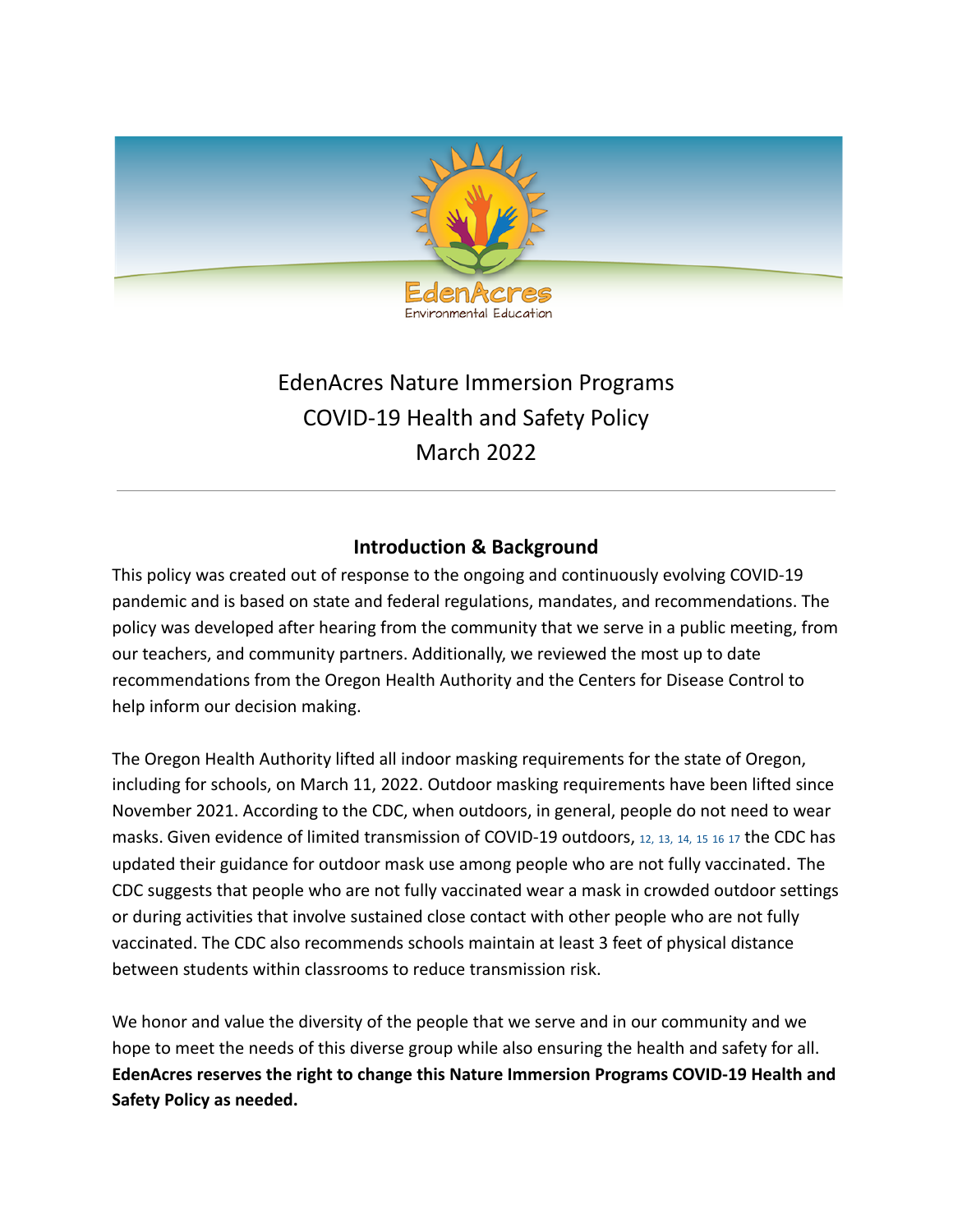## **Policy**

Our emphasis will be on implementing layered prevention strategies (e.g., using multiple prevention strategies together consistently) to protect students, teachers, staff, visitors, and other members of their households while supporting in-person learning. These strategies include:

- Hand washing often and well.
- Sanitizing surfaces and shared items (scissors, pencils, etc.) regularly and frequently.
- Designing mealtimes to be physically distanced.
- Planning activities, lessons, games, and projects that allow for physical distancing.
- Staying home when sick.

**Masking:** EdenAcres Nature Immersion programs are entirely outdoors, therefore masks and other face coverings are optional for students, teachers, staff, and visitors. Those who wish to wear a mask are fully encouraged to do so. Disposable masks will be provided for those who wish to wear them.

EdenAcres encourages students, teachers, staff, and visitors [who might need extra precautions](https://www.cdc.gov/coronavirus/2019-ncov/need-extra-precautions/index.html) to wear a mask consistently and correctly and maintain greater physical distance from others when needing a mask break.

**Maintaining Physical Distance**: [Physical distancing](https://www.cdc.gov/coronavirus/2019-ncov/prevent-getting-sick/social-distancing.html) provides protection for students, teachers, staff, and visitors by reducing risk of exposure and limiting the number of close contacts.

- To help prevent the spread of germs during meal times, students, teachers, and staff will be physically distanced by at least 3 feet while eating.
- Physical markers, such as stools and color markers, will be used to help maintain physical distancing during meal times.
- Activities, lessons, projects, and games will be planned to allow for physical distancing between students, teachers, and staff.

**When to keep your child(ren) home from school:** If you or anyone in your household has any COLD or FLU like symptoms including cough, shortness of breath, fever, chill or headache please stay home and give us as much notice as possible that you will miss school.

### **If your child tests positive for COVID-19:**

*● Everyone, regardless of vaccination status.*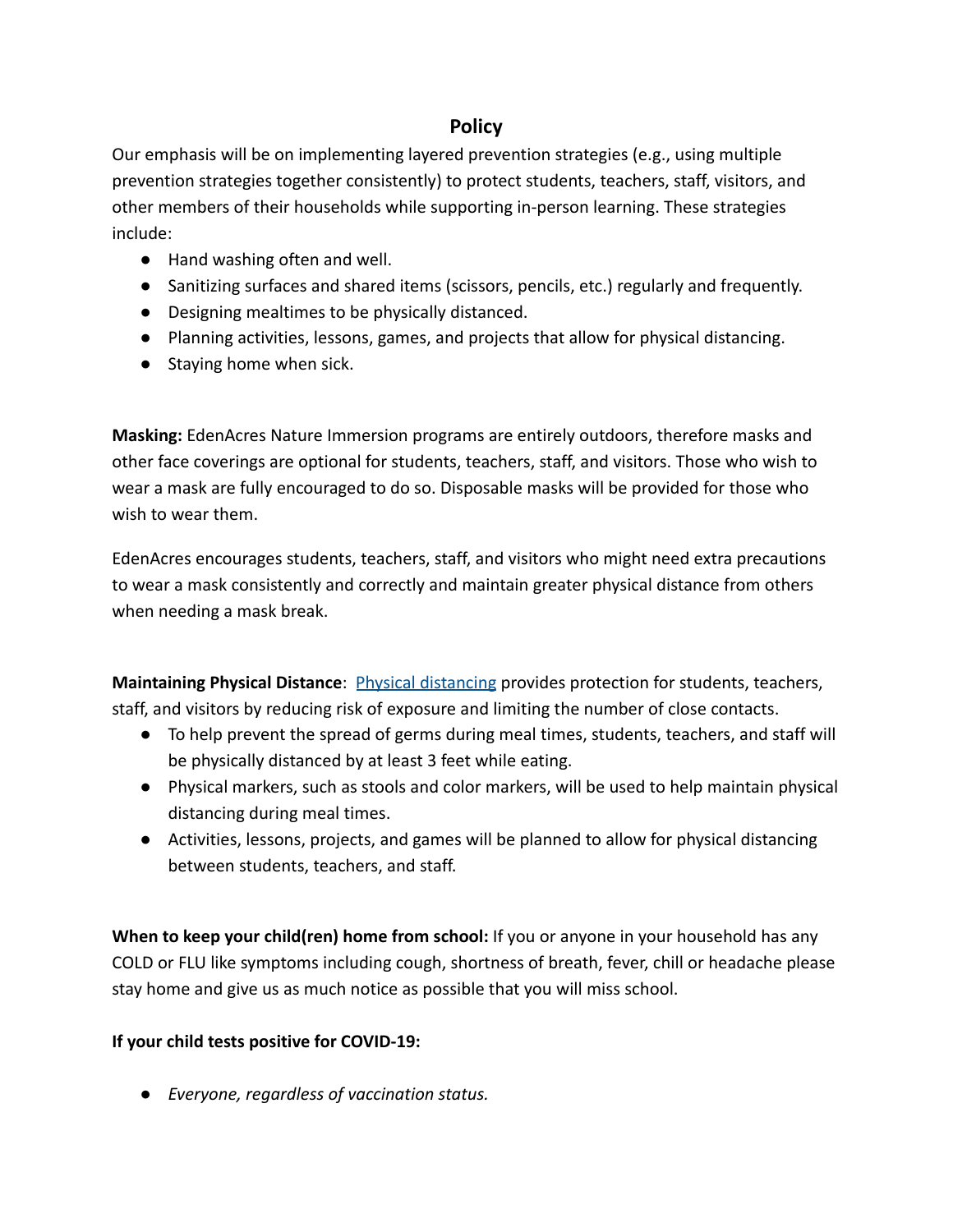- *○* Stay home for 5 days
- *○* If they have no symptoms or their symptoms are resolving after 5 days they can come to school.
- *○* Please provide your child with a tight-fitting mask and have them wear it when physical distancing isn't possible and at pickup and dropoff times.

#### **If you or someone in your household were exposed to someone with COVID-19:**

- *● If your child is boosted OR has two doses of Moderna or Pfizer within the last 6 months OR one dose of the J&J within the last 2 months.*
	- *○* Self monitor for symptoms and test on day 5 if possible
	- *○* Isolate and test if symptoms develop
	- *○* If your child and no one in your household has symptoms, your child can come to school
	- *○* Please provide your child with a tight-fitting mask and have them wear it when physical distancing isn't possible and at pickup and dropoff times.
- *● If you do not meet the vaccination criteria above or are unvaccinated.*
	- *○* Stay home for 5 days
	- *○* Monitor for symptoms and test on day 5 if possible
	- *○* Isolate and test if symptoms develop
	- *○* Please provide your child with a tight-fitting mask and have them wear it when physical distancing isn't possible and at pickup and dropoff times.

#### **If someone in your household has an active case of COVID-19:**

- Please stay home for 5 days after your household member has tested positive to see if you develop symptoms before coming to school. This is due to the close nature of learning and playing together and we feel it is necessary to keep our staff as well as all your families healthy.
- Please follow the guidelines above in regards to vaccination status.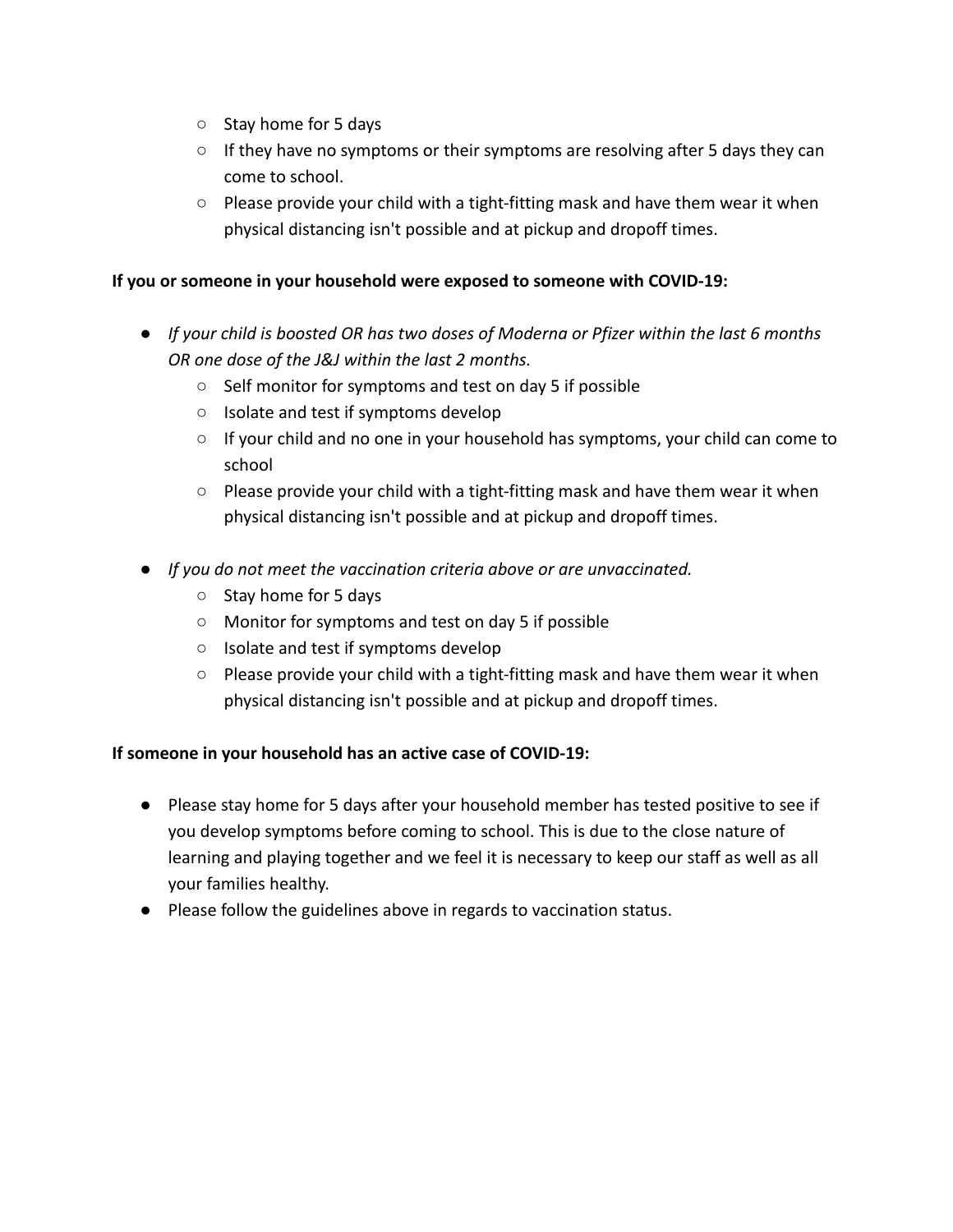## **Best Practices**

#### **Best Practices for Handwashing and General Hygiene**

- 1. Staff and children are required to wash hands for at least 20 seconds (hand sanitizer containing at least 60% alcohol is supported when an asterisk\* appears):
	- a. Before and after eating
	- b. Before and after administering medication
	- c. After using the restroom
	- d. After wiping a nose, coughing, or sneezing\*
	- e. At the beginning and end of each activity bock\*
	- f. Upon entering the program\*
	- g. If staff are moving between groups\*
	- h. After cleaning (staff only)
	- i. After bagging, cleaning, and disinfecting touched items, materials from the day, and trash (staff only)
- 2. Hand sanitizer should not be used on children under the age of two years.
- 3. Application of hand sanitizer will be supervised by an adult.
- 4. Hand sanitizer will be stored out of reach of children when not in use.
- 5. All other individuals (parent, maintenance, etc.) coming into the program are required to frequently wash hands and/or use hand sanitizer.

#### **Best Practices for Cleaning**

A three step method will be used for cleaning practices:

- 1. WASH
- 2. RINSE
- 3. SANITIZE or DISINFECT
- 1. Washing is first used to remove dirt and debris from surfaces using a detergent or soap and water prior to sanitizing or disinfecting.
- 2. Sanitizing is used to reduce germs from surfaces but not totally get rid of them. Sanitizing solutions reduce the germs from surfaces to levels that are considered safe.
- 3. Disinfecting is used to destroy or inactivate germs and prevent them from growing. Disinfecting solutions are regulated by the U.S. Environmental Protection Agency (EPA).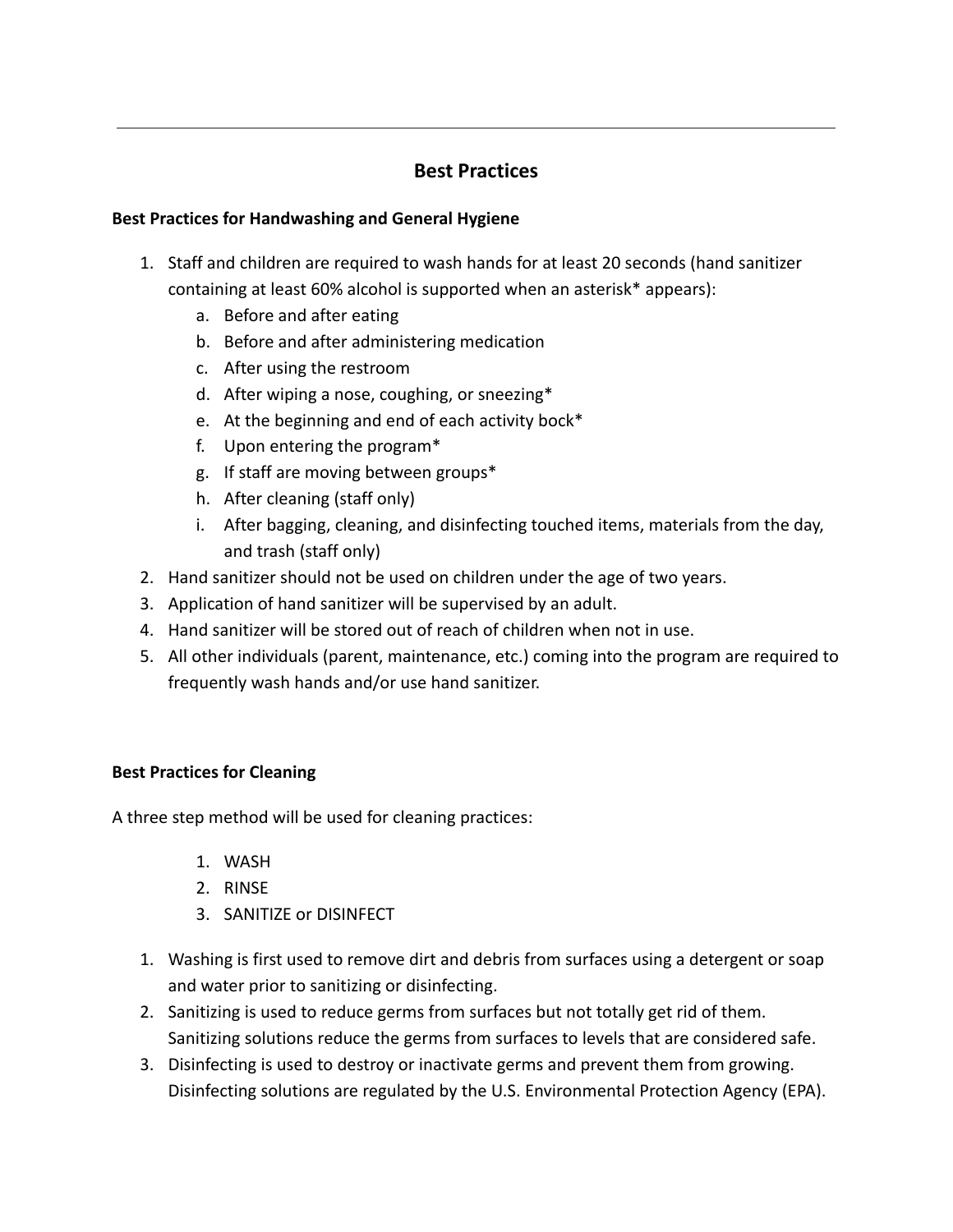- a. We will use products approved by the EPA for use against SARS-CoV-2 for household disinfectant: [https://www.epa.gov/pesticide-registration/listn-disinfectants-use-against-sars-c](https://www.epa.gov/pesticide-registration/listn-disinfectants-use-against-sars-cov-2-covid-19) [ov-2-covid-19](https://www.epa.gov/pesticide-registration/listn-disinfectants-use-against-sars-cov-2-covid-19). Diluted household bleach solutions may also be used for some surfaces. If using bleach, we will make a fresh bleach solution daily and label the bottle with contents and the date mixed.
- b. For children or adults with asthma, bleach products will be used sparingly or when children are not present. We will use wipes or apply product directly to a dampened towel, rather than using spray.
- c. Toys, touched/shared classroom items will be sanitized at the end of each activity block when used and then washed and sanitized at the end of each day.
- d. High touch surfaces, such as doorknobs, entry tables, countertops, handles, sinks and toilets, will be disinfected daily during or after freeplay times and at the end of the day.
- e. Restroom areas including but not limited to handwashing sinks, counters, toilets, toilet handles, floors, trash cans, and bathroom floors will be disinfected daily.

#### **Best Practices for Personal Protective Equipment and Physical Distancing**

- 1. Masks will be provided for students, teachers, staff, and visitors who wish to wear one.
- 2. Teachers will design their daily rhythms to afford safe space between students, teachers, staff, and visitors.
- 3. Physical distancing includes maintaining:
	- a. At least 3 feet between all students during mealtimes.
	- b. Optional physical distancing of at least 3 feet during activities, lessons, projects, and games.
- 4. Teachers and staff will never discipline for the inability to wear a face covering.
- 5. Teachers and staff will always ensure children younger than two years do not wear a face covering.
- 6. If wearing a face covering, it should be washed daily or a new one worn daily. If a face shield is used, it should be wiped down with disinfectant at the end of the day after use. Disposable face coverings or face shields should be worn only once.